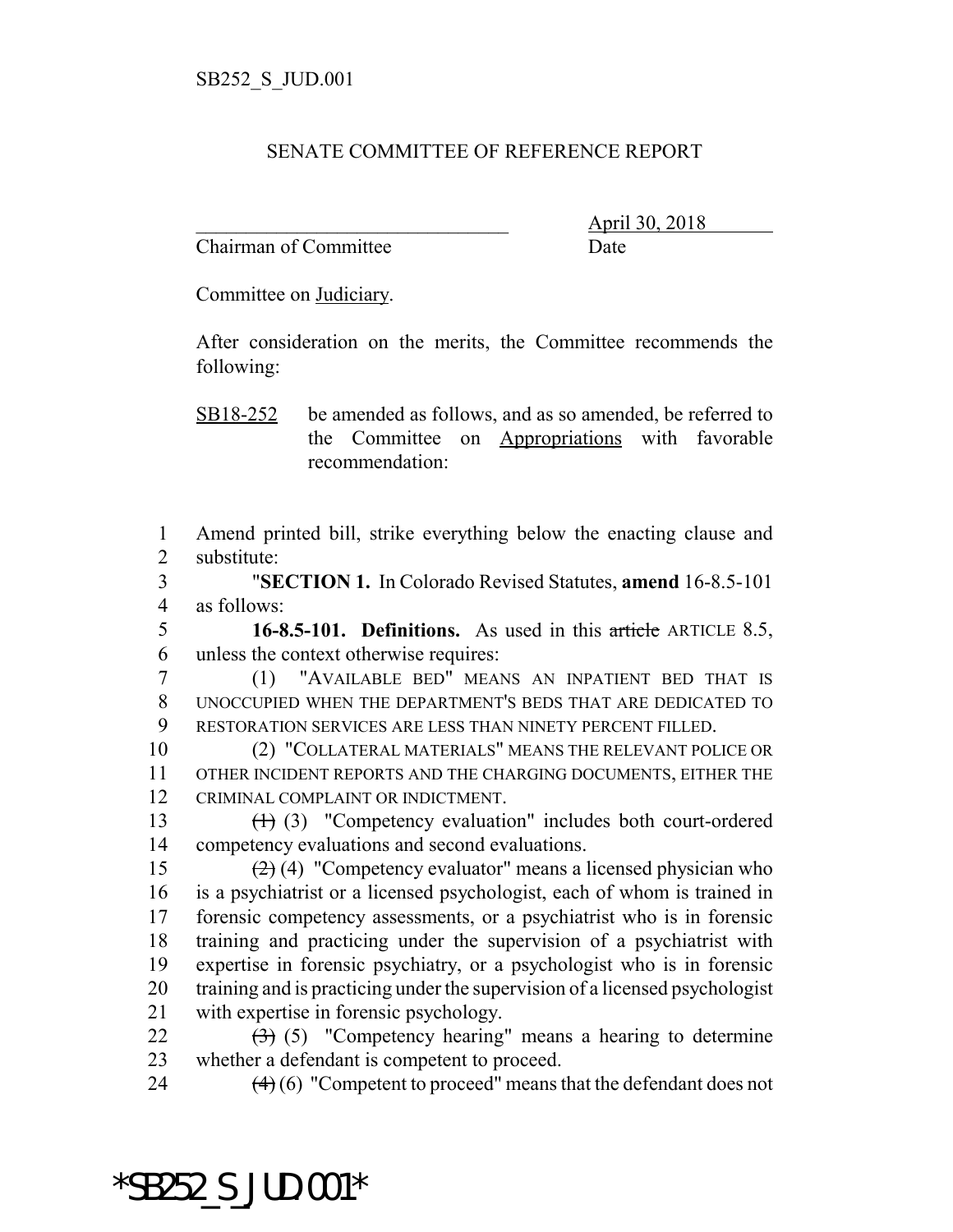have a mental disability or developmental disability that prevents the 2 defendant from having sufficient present ability to consult with the 3 defendant's HIS OR HER lawyer with a reasonable degree of rational understanding in order to assist in the defense or prevents the defendant from having a rational and factual understanding of the criminal proceedings.

 $(5)$  (7) "Court-ordered competency evaluation" means a court-ordered examination of a defendant either before, during, or after trial, directed to developing information relevant to a determination of the defendant's competency to proceed at a particular stage of the criminal proceeding, that is performed by a competency evaluator and includes evaluations concerning restoration to competency.

 (6) (8) "Court-ordered report" means a report of an evaluation, conducted by or under the direction of the department, that is the statutory obligation of the department to prepare when requested to do so by the court.

17  $(7)(9)$  "Criminal proceedings" means trial, sentencing, execution, and any pretrial matter that is not susceptible of fair determination without the personal participation of the defendant.

20  $(8)(10)$  "Department" means the department of human services.

 $(9)$  (11) "Developmental disability" means a disability that has manifested before the person reaches twenty-two years of age, that constitutes a substantial disability to the affected individual, and is 24 attributable to mental retardation AN INTELLECTUAL DISABILITY or other neurological conditions when such conditions result in impairment of general intellectual functioning or adaptive behavior similar to that of a 27 person with mental retardation AN INTELLECTUAL DISABILITY. Unless otherwise specifically stated, the federal definition of "developmental 29 disability", 42 U.S.C. sec. 15001 et seq., shall DOES not apply.

30  $(10)(12)$  "Executive director" means the executive director of the department of human services.

 $32 \left(11\right)$  (13) "Incompetent to proceed" means that, as a result of a mental disability or developmental disability, the defendant does not have 34 sufficient present ability to consult with the defendant's HIS OR HER lawyer with a reasonable degree of rational understanding in order to assist in the defense, or that, as a result of a mental disability or developmental disability, the defendant does not have a rational and factual understanding of the criminal proceedings.

 (14) "INPATIENT" MEANS IN THE CUSTODY OF THE DEPARTMENT, EITHER IN A MENTAL HEALTH HOSPITAL OR IN A FULL-TIME, JAIL-BASED RESTORATION PROGRAM DEVELOPED BY THE DEPARTMENT.

\*SB252 S JUD.001\*  $-2$ -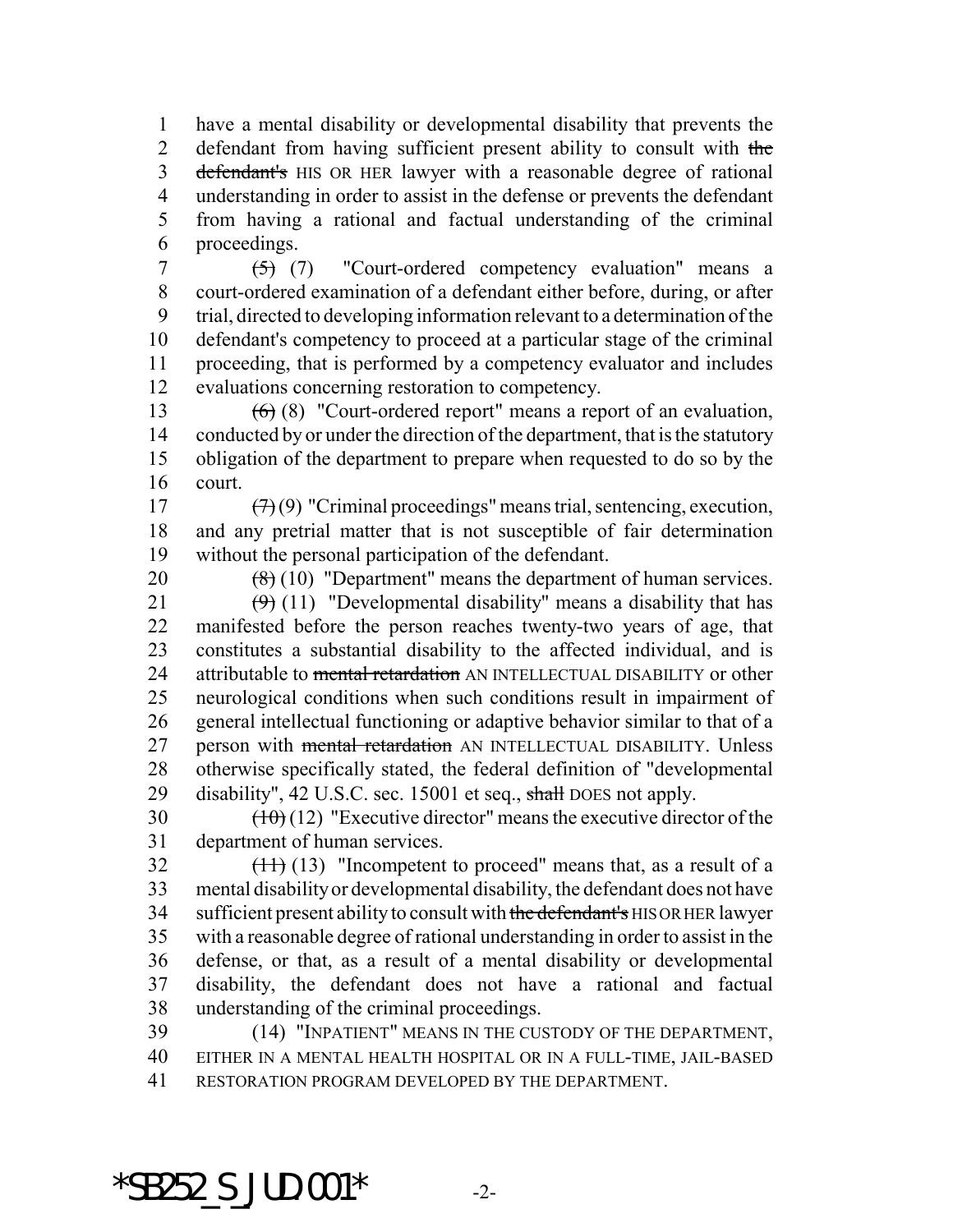(12) (15) "Mental disability" means a substantial disorder of thought, mood, perception, or cognitive ability that results in marked functional disability, significantly interfering with adaptive behavior. "Mental disability" does not include acute intoxication from alcohol or other substances, or any condition manifested only by antisocial behavior, or any substance abuse impairment resulting from recent use or withdrawal. However, substance abuse that results in a long-term, substantial disorder of thought, mood, or cognitive ability may constitute a mental disability.

10 (16) "OUTPATIENT" MEANS ANY LOCATION OUTSIDE OF THE CUSTODY OF THE DEPARTMENT WHERE THE DEFENDANT CAN ACCESS RESTORATION SERVICES. "OUTPATIENT" MAY INCLUDE A JAIL OR OTHER DETENTION FACILITY WHERE THE DEFENDANT IS IN CUSTODY OR ANY OTHER OUT-OF-CUSTODY RESTORATION LOCATION.

 (13) (17) "Restoration hearing" means a hearing to determine whether a defendant who has previously been determined to be incompetent to proceed has become competent to proceed.

18 (14) (18) "Second evaluation" means an evaluation requested by the court, the district attorney, or the defendant that is performed by a competency evaluator and that is not performed by or under the direction of, or paid for by, the department.

 **SECTION 2.** In Colorado Revised Statutes, 16-8.5-103, **amend** 23 (1), (3), and (4) as follows:

 **16-8.5-103. Determination of competency to proceed.** (1) Whenever the question of a defendant's competency to proceed is raised, by either party or on the court's own motion, the court may make a preliminary finding of competency or incompetency TO PROCEED, which 28 shall be IS a final determination unless a party to the case objects within 29 fourteen SEVEN days after the court's preliminary finding.

 (3) Within fourteen SEVEN days after receipt of the court-ordered report, either party may request a hearing or a second evaluation.

 (4) If a party requests a second evaluation, any pending requests for a hearing shall MUST be continued until the receipt of the second evaluation report. The report of the expert conducting the second 35 evaluation shall MUST be completed and filed with the court within sixty-three FORTY-TWO days after the court order allowing the second evaluation, unless the time period is extended by the court for good cause. 38 If the second evaluation is requested by the court, it shall MUST be paid for by the court.

 **SECTION 3.** In Colorado Revised Statutes, 16-8.5-105, **amend** (1) and (5); and **add** (6) as follows:

 $*$ SB252 S JUD.001 $*$  -3-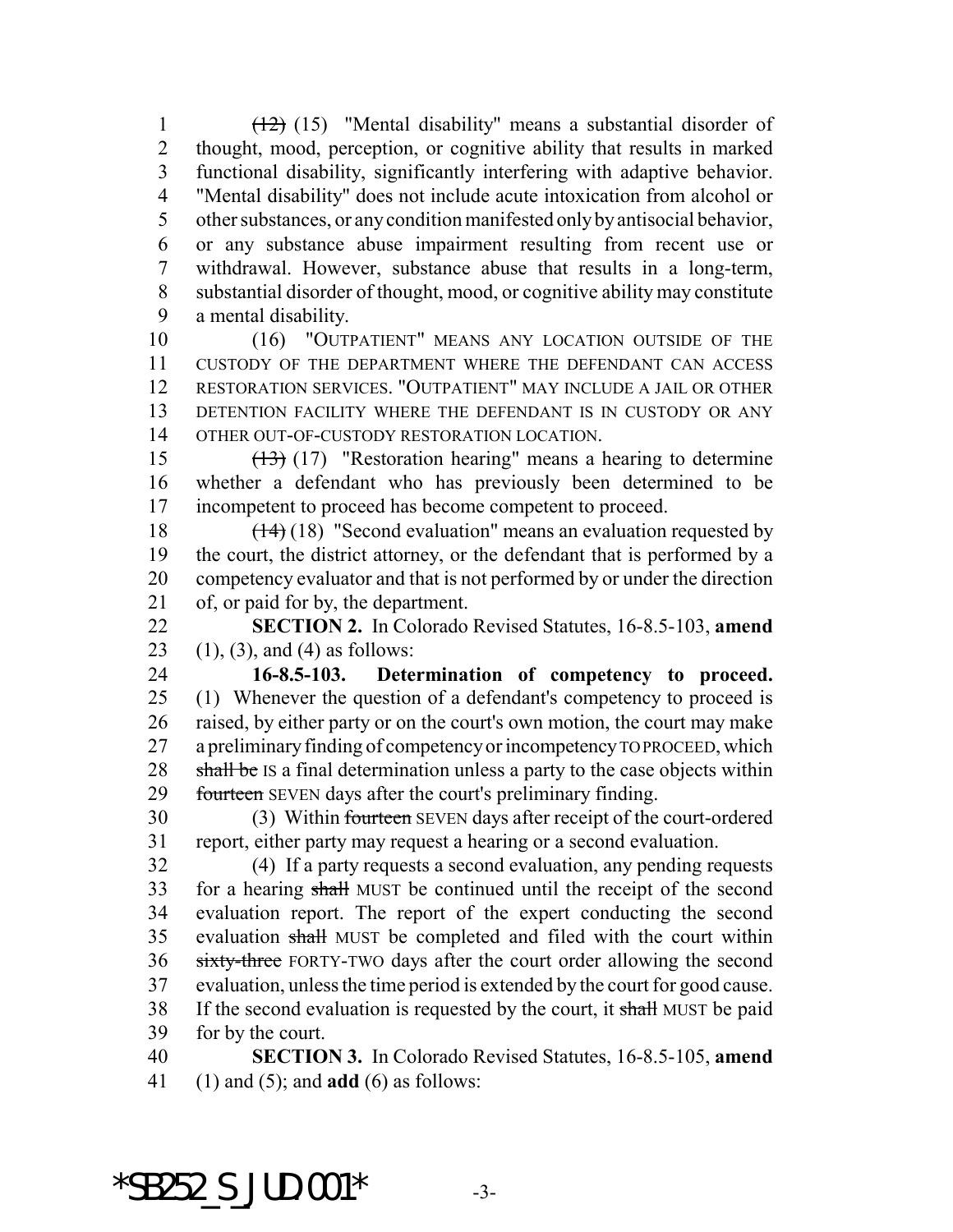**16-8.5-105. Competency evaluations and reports.** (1) (a) (I) The court shall order that the COMPETENCY evaluation be 3 conducted on an outpatient OUT-OF-CUSTODY basis or, if the defendant is 4 in custody, at the place where the defendant is in custody, The defendant 5 shall be released on bond if otherwise eligible for bond EXCEPT AS 6 PROVIDED IN SUBSECTION  $(1)(b)$  OF THIS SECTION. IF THE DEPARTMENT CONDUCTS THE EVALUATION ON AN IN-CUSTODY BASIS, THE DEPARTMENT SHALL BEGIN THE EVALUATION NO LATER THAN SEVEN DAYS AFTER THE DEPARTMENT'S RECEIPT OF A COURT ORDER DIRECTING THE EVALUATION AND THE RECEIPT OF COLLATERAL MATERIALS. THE DEPARTMENT SHALL COMPLETE THE IN-CUSTODY EVALUATION NO LATER THAN FORTY-FIVE DAYS AFTER THE RECEIPT OF SUCH DOCUMENTS, UNLESS THE COURT EXTENDS THE TIMELINE FOR GOOD CAUSE SHOWN.

14 (II) THE DEFENDANT MUST HAVE BOND SET UNLESS HE OR SHE IS INELIGIBLE FOR BOND PURSUANT TO THE PROVISIONS OF SECTION 16-4-101. THE COURT SHALL DETERMINE THE TYPE OF BOND AND THE CONDITIONS OF RELEASE AFTER CONSIDERATION OF THE FACTORS ENUMERATED IN ARTICLE 4 OF THIS TITLE 16, WHICH INCLUDE CONSIDERATION OF THE INFORMATION RECEIVED FROM ANY PRETRIAL SERVICES PROGRAM PURSUANT TO THE PROVISIONS OF SECTION 16-4-106. A REQUEST FOR A COMPETENCY EVALUATION IS NOT A BARRIER TO RELEASE ON BOND, INCLUDING A PERSONAL RECOGNIZANCE BOND, WITH APPROPRIATE AND LEAST RESTRICTIVE CONDITIONS. AS A CONDITION OF ANY BOND, THE COURT SHALL INCLUDE A CONDITION REQUIRING THE DEFENDANT'S COOPERATION WITH THE COMPETENCY EVALUATION ON AN OUTPATIENT AND OUT-OF-CUSTODY BASIS.

 (III) NOTHING IN THIS SUBSECTION (1)(a) LIMITS THE AVAILABILITY OF A COURT-ORDERED EVALUATION FOR A PERSON WITH A MENTAL HEALTH DISORDER PURSUANT TO SECTION 27-65-106 OR INVOKES THE EMERGENCY PROCEDURE SET FORTH IN SECTION 27-65-105.

31 (b) Notwithstanding the provisions of  $\frac{1}{2}$  paragraph (a) of this 32 subsection  $(1)$  SUBSECTION  $(1)(a)$  OF THIS SECTION, the court may order 33 the defendant placed in the DEPARTMENT's custody of the Colorado 34 mental health institute at Pueblo for the time necessary to conduct the INPATIENT COMPETENCY evaluation if:

 (I) The court finds the defendant may be a danger to self or others 37 as defined in section  $27-65-102$ , C.R.S.;

 (II) The court finds that an inadequate competency evaluation and report has been completed or two or more conflicting competency 40 evaluations and reports have been completed;

41 (III) The court finds that an observation period is necessary to

## $*$ SB252 S JUD.001 $*$  -4-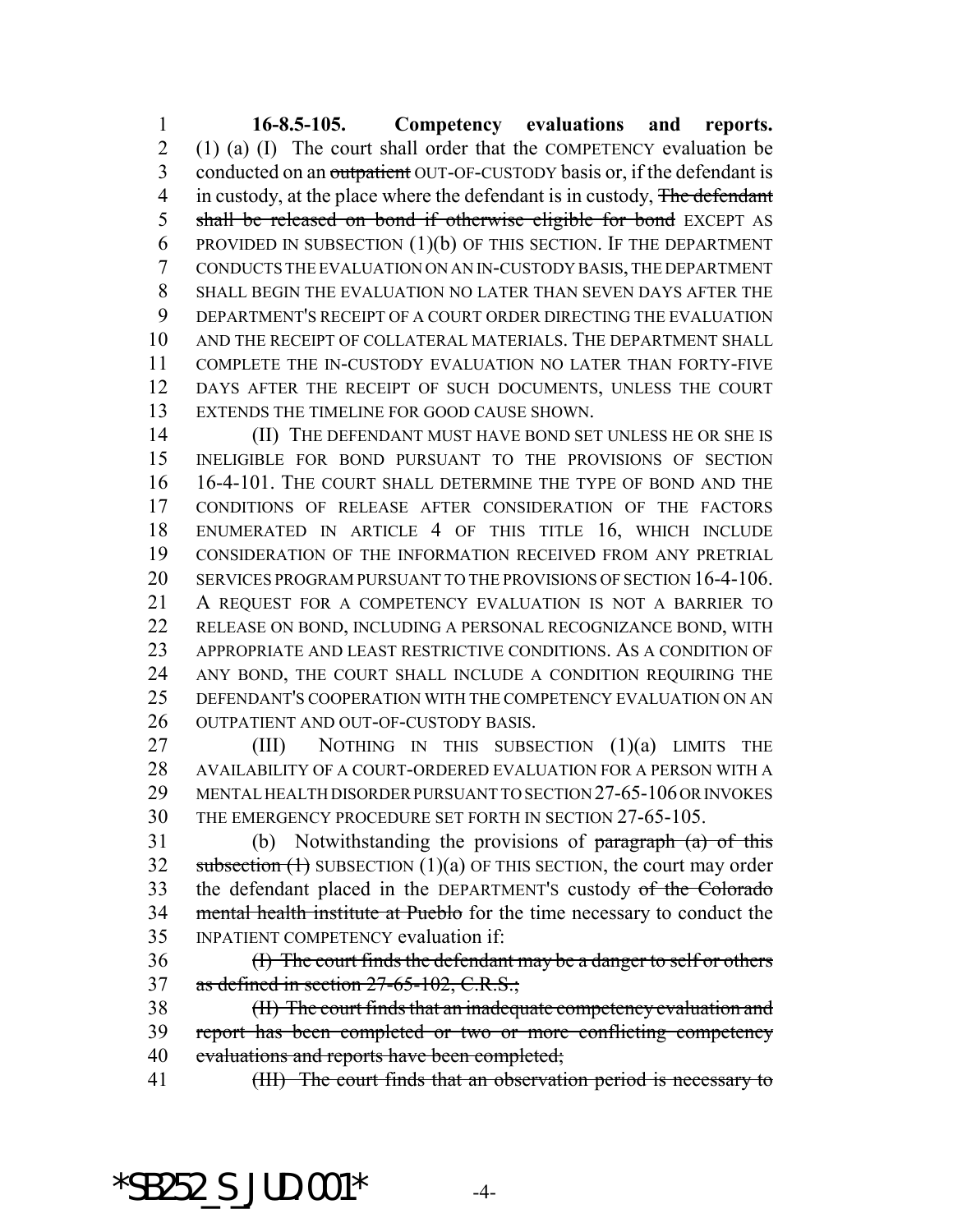determine if the defendant is competent to stand trial;

 (IV) The court receives a recommendation from the Colorado mental health institute at Pueblo court services evaluator that conducting 4 the evaluation at the Colorado mental health institute at Pueblo is appropriate because the evaluator conducting the evaluation for the Colorado mental health institute at Pueblo determines that the defendant has been uncooperative or the defendant has clinical needs that warrant transfer to the Colorado mental health institute at Pueblo; or

 (V) The court receives written approval for the evaluation to be conducted at the Colorado mental health institute at Pueblo from the executive director of the department of human services, or his or her designee.

 (I) THE DEPARTMENT PROVIDES A RECOMMENDATION TO THE COURT, AFTER CONSULTATION WITH THE DEFENDANT, THAT CONDUCTING THE COMPETENCY EVALUATION ON AN INPATIENT BASIS IS CLINICALLY APPROPRIATE; OR

 (II) EXTRAORDINARY CIRCUMSTANCES RELATING TO THE CASE OR THE DEFENDANT MAKE CONDUCTING THE COMPETENCY EVALUATION ON AN INPATIENT BASIS NECESSARY AND APPROPRIATE.

20 (b.3) UPON ENTRY OF A COURT ORDER PURSUANT TO SUBSECTION (1)(b) OF THIS SECTION, THE DEPARTMENT HAS THE SAME AUTHORITY 22 WITH RESPECT TO CUSTODY AS PROVIDED FOR IN SECTION 16-8-105.5 (4).

 (b.5) WHEN THE COURT ORDERS AN INPATIENT EVALUATION, THE COURT SHALL ADVISE THE DEFENDANT THAT RESTORATION SERVICES MAY COMMENCE IMMEDIATELY IF THE EVALUATION CONCLUDES THE DEFENDANT IS INCOMPETENT TO PROCEED, UNLESS EITHER PARTY OBJECTS AT THE TIME OF THE ADVISEMENT, OR WITHIN SEVENTY-TWO HOURS AFTER THE RECEIPT OF THE WRITTEN EVALUATION SUBMITTED TO THE COURT. THE COURT SHALL RECORD ANY OBJECTION TO THE ORDER OF COMMITMENT TO THE DEPARTMENT.

 (c) The court, when setting bond pursuant to section 16-4-103, if the defendant is eligible for bond, and after receiving any information pursuant to section 16-4-106, shall not consider the need for the defendant to receive an evaluation pursuant to this article.

35 (d) If a defendant is in THE DEPARTMENT's custody at the Colorado mental health institute at Pueblo for purposes of the COMPETENCY 37 evaluation ordered pursuant to this article ARTICLE 8.5 and the defendant 38 has completed the evaluation and must be returned to COMPETENCY EVALUATION AND THE EVALUATOR HAS CONCLUDED THAT THE DEFENDANT IS COMPETENT TO PROCEED, THE DEPARTMENT MAY RETURN THE DEFENDANT TO a county jail OR TO THE COMMUNITY, AS DETERMINED

\*SB252 S JUD.001\*  $-5$ -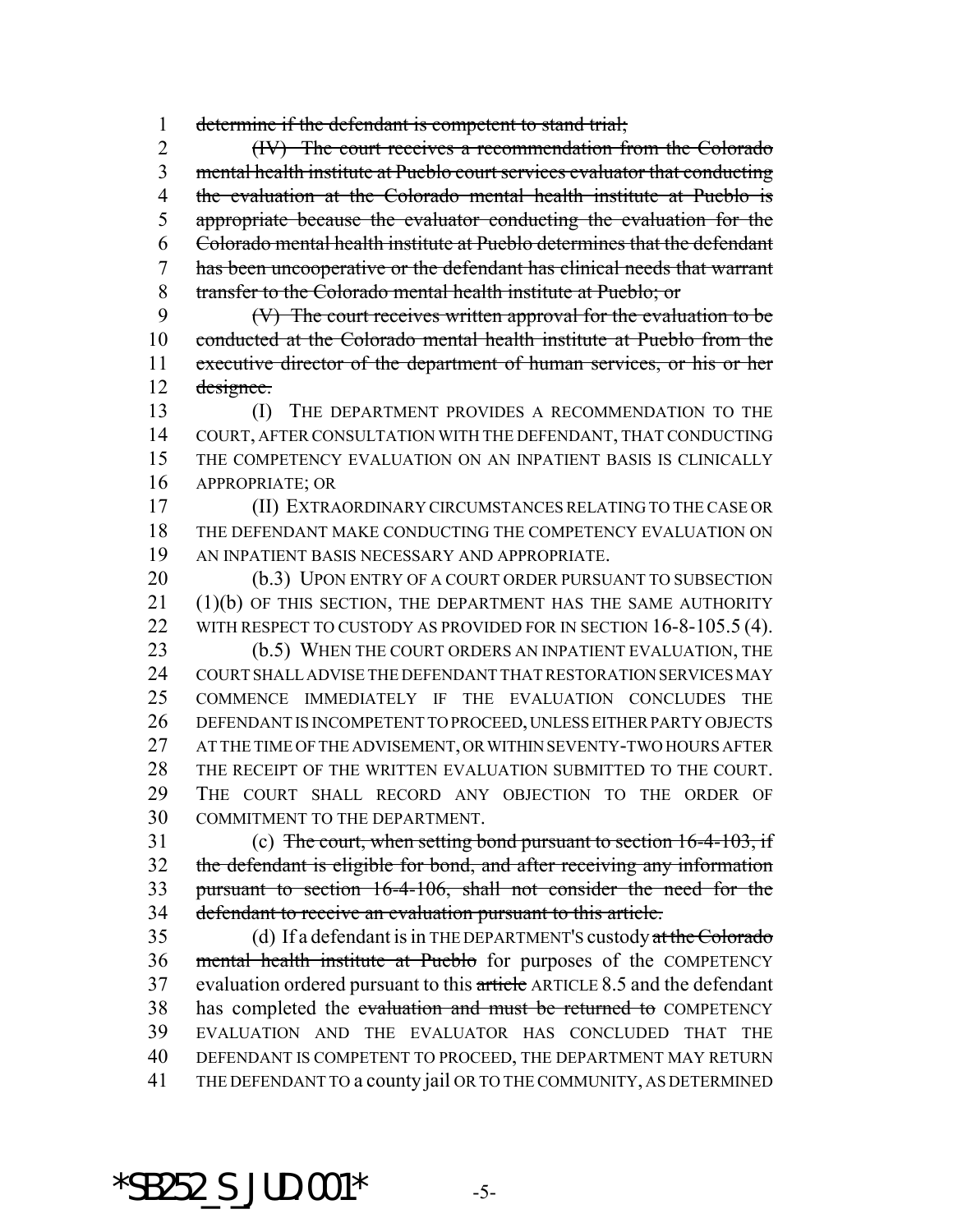BY THE DEFENDANT'S BOND STATUS.IF THE EVALUATOR HAS CONCLUDED THAT THE DEFENDANT IS INCOMPETENT TO PROCEED AND THAT INPATIENT RESTORATION SERVICES ARE NOT CLINICALLY APPROPRIATE, AND OUTPATIENT RESTORATION SERVICES ARE AVAILABLE TO THE DEFENDANT IN THE COUNTY JAIL OR IN THE COMMUNITY, THE DEPARTMENT MAY RETURN THE DEFENDANT TO A COUNTY JAIL OR TO THE COMMUNITY. IF THE DEPARTMENT IS RETURNING THE DEFENDANT TO THE COUNTY JAIL, the county sheriff in the jurisdiction where the defendant must return shall make all reasonable efforts to take custody of the defendant as soon as 10 practicable once the defendant's evaluation is completed TAKE CUSTODY OF THE DEFENDANT WITHIN SEVENTY-TWO HOURS AFTER RECEIVING NOTIFICATION FROM THE DEPARTMENT THAT THE DEFENDANT'S COMPETENCY EVALUATION IS COMPLETE. AT THE TIME THE DEPARTMENT NOTIFIES THE SHERIFF, THE DEPARTMENT SHALL ALSO NOTIFY THE COURT THAT THE DEPARTMENT IS RETURNING THE DEFENDANT TO THE CUSTODY OF THE JAIL. (e) Nothing in this section shall restrict RESTRICTS the right of the 18 defendant to procure an A COMPETENCY evaluation as provided in section

19 16-8.5-107 SECTION 16-8.5-106.

20 (5) The report of evaluation shall COMPETENCY EVALUATION REPORT MUST include but need not be limited to:

 (a) The name of each physician, psychologist, or other expert who examined the defendant; and

 (b) A description of the nature, content, extent, and results of the 25 COMPETENCY evaluation and any tests conducted, and WHICH MUST INCLUDE, BUT NEED NOT BE LIMITED TO, THE INFORMATION REVIEWED AND RELIED UPON IN CONDUCTING THE COMPETENCY EVALUATION AND 28 SPECIFIC TESTS CONDUCTED BY THE COMPETENCY EVALUATOR;

 (c) A diagnosis and prognosis of the defendant's mental disability 30 or developmental disability; and

 (d) An opinion as to whether the defendant suffers from a mental 32 disability or developmental disability; and

 (e) An opinion as to whether the defendant is competent to proceed;

 (f) IF THE OPINION OF THE COMPETENCY EVALUATOR IS THAT THE DEFENDANT IS INCOMPETENT TO PROCEED:

 (I) AN OPINION AS TO WHETHER THERE IS A SUBSTANTIAL PROBABILITY THAT THE DEFENDANT, WITH RESTORATION SERVICES, WILL ATTAIN COMPETENCY WITHIN THE TIME ALLOWED PURSUANT TO SECTION 16-8.5-116;

(II) A RECOMMENDATION AS TO WHETHER INPATIENT

 $*$ SB252 S JUD.001 $*$  -6-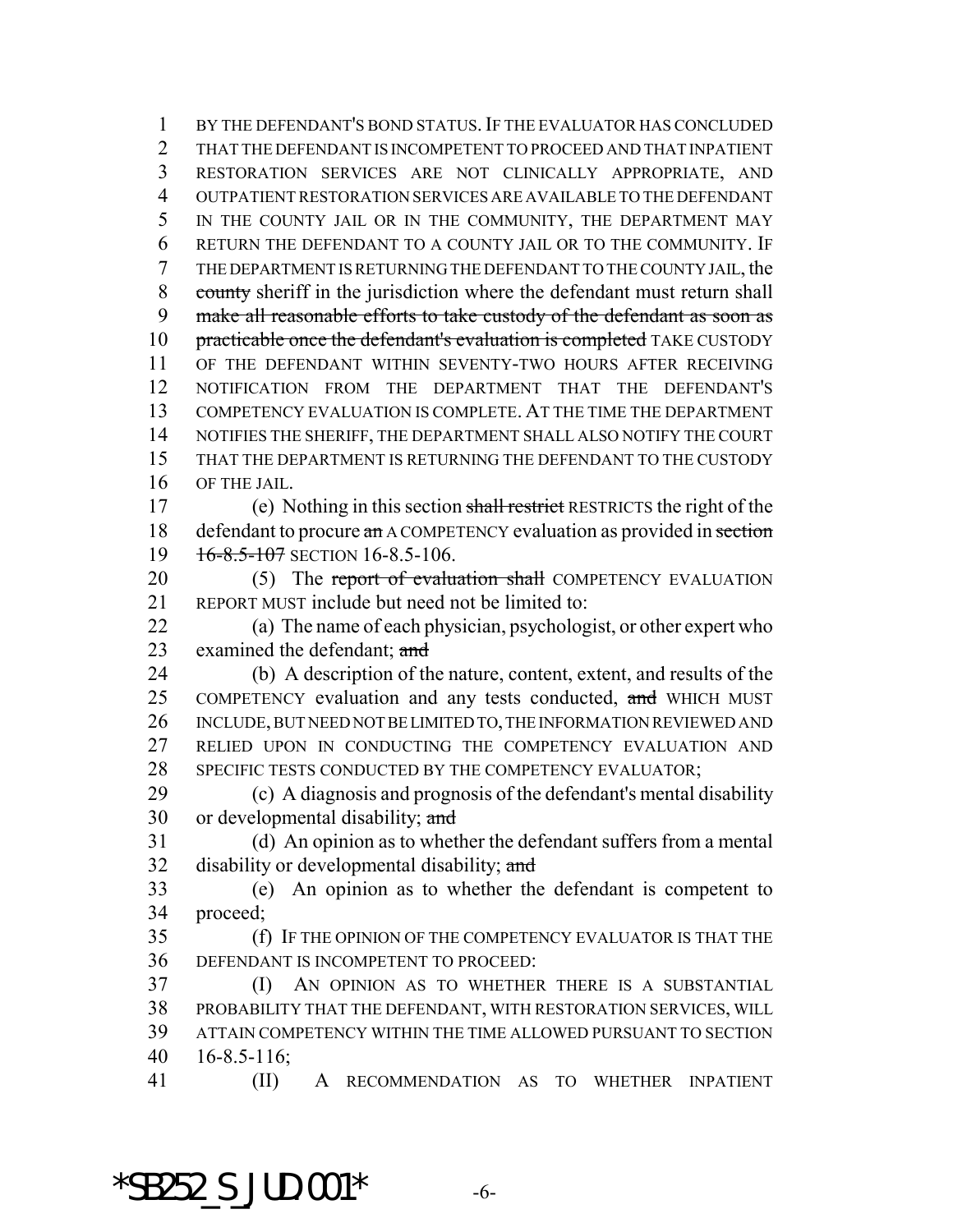RESTORATION SERVICES ARE CLINICALLY APPROPRIATE TO RESTORE THE DEFENDANT TO COMPETENCY. IF INPATIENT RESTORATION SERVICES ARE NOT CLINICALLY APPROPRIATE, THE DEPARTMENT MUST DETAIL THE OUTPATIENT AND OUT-OF-CUSTODY RESTORATION SERVICES AVAILABLE TO THE DEFENDANT.

 (g) IF AVAILABLE, A DESCRIPTION OF ALL COMPETENCY EVALUATIONS OR RESTORATION SERVICES THAT WERE PREVIOUSLY PROVIDED TO THE DEFENDANT; AND

 (h) THE COMPETENCY EVALUATOR'S OPINION AS TO WHETHER THE DEFENDANT MEETS THE CRITERIA FOR CERTIFICATION PURSUANT TO ARTICLE 65 OF TITLE 27 OR WHETHER THE DEFENDANT IS ELIGIBLE FOR SERVICES PURSUANT TO ARTICLE 10 OF TITLE 25.5 OR ARTICLE 10.5 OF TITLE 27.

14 (6) (a) IF THE COMPETENCY EVALUATION CONCLUDES THAT THE DEFENDANT IS INCOMPETENT TO PROCEED, THE DEPARTMENT MAY INITIATE RESTORATION SERVICES UNLESS EITHER PARTY OBJECTS WITHIN SEVENTY-TWO HOURS AFTER THE RECEIPT OF THE COMPETENCY EVALUATION REPORT OR HAS OBJECTED AT THE TIME OF THE ORDER FOR 19 A COMPETENCY EVALUATION PURSUANT TO SUBSECTION (1)(b.5) OF THIS SECTION. ANY OBJECTION MUST BE PROVIDED TO THE DEPARTMENT ON A FORTHWITH BASIS.

 (b) IF EITHER PARTY OBJECTS, RESTORATION SERVICES WILL NOT COMMENCE AND THE DEPARTMENT MAY RETURN THE DEFENDANT TO THE COUNTY JAIL OR TO THE COMMUNITY, DEPENDING UPON THE DEFENDANT'S 25 BOND STATUS. IF THE DEPARTMENT IS RETURNING THE DEFENDANT TO THE COUNTY JAIL, THE SHERIFF IN THE JURISDICTION WHERE THE DEFENDANT 27 MUST RETURN SHALL TAKE CUSTODY OF THE DEFENDANT WITHIN SEVENTY-TWO HOURS AFTER RECEIVING NOTIFICATION FROM THE DEPARTMENT.AT THE TIME THE DEPARTMENT NOTIFIES THE SHERIFF, THE DEPARTMENT SHALL ALSO NOTIFY THE COURT THAT THE DEPARTMENT IS RETURNING THE DEFENDANT TO THE CUSTODY OF THE JAIL.

 **SECTION 4.** In Colorado Revised Statutes, 16-8.5-111, **amend** (2); and **add** (3) as follows:

 **16-8.5-111. Procedure after determination of competency or incompetency.** (2) If the final determination made pursuant to section 16-8.5-103 is that the defendant is incompetent to proceed, the court has the following options:

 (a) (I) If the defendant is on bond or summons, the court shall 39 consider whether ORDER THAT restoration to competency should occur TAKE PLACE on an outpatient and out-of-custody basis, UNLESS THE DEPARTMENT RECOMMENDS INPATIENT RESTORATION SERVICES PURSUANT

\*SB252 S JUD.001\*  $-7-$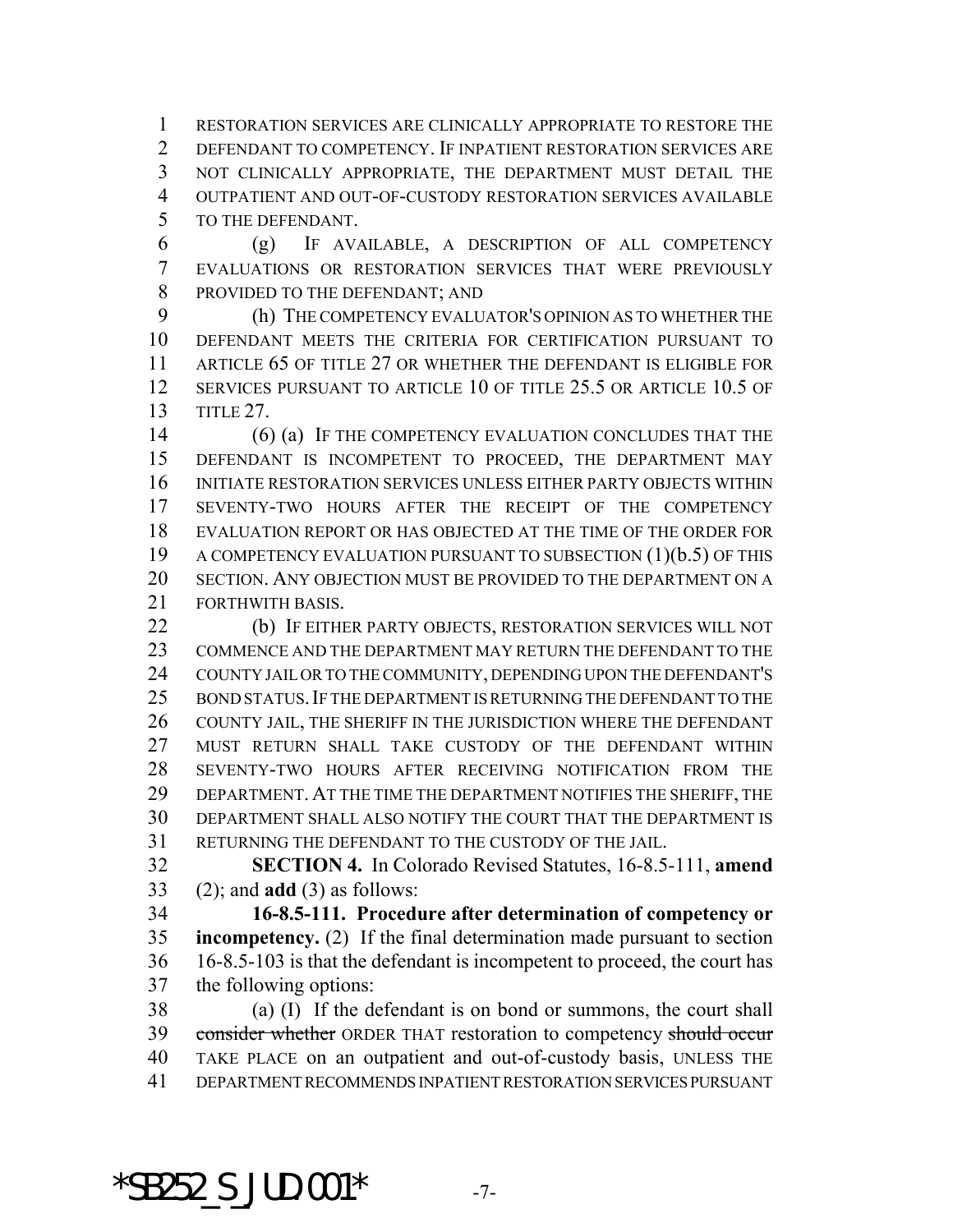1 TO SECTION 16-8.5-105 (5)(f)(II).

 (II) If the defendant is in custody, the court may release the 3 defendant on bond upon compliance with the standards and procedures 4 for such release prescribed by statute and by CONSISTENT WITH ARTICLE 4 OF THIS TITLE 16 AND the Colorado rules of criminal procedure. As a 6 condition of SUCH bond, the court  $\frac{m}{w}$  SHALL ORDER THAT THE RESTORATION TAKE PLACE ON AN OUTPATIENT AND OUT-OF-CUSTODY BASIS. THE COURT MAY require the defendant to obtain any OUTPATIENT treatment or habilitation services that are available to the defendant, such 10 as inpatient or outpatient treatment at a community mental health center or in any other appropriate OUTPATIENT treatment setting, as determined by the court. Nothing in this section authorizes the court to order community mental health centers or other providers to provide treatment 14 for persons not otherwise eligible for these services. At any hearing to determine eligibility for release on bond, the court shall consider any effect the defendant's incompetency may have on the court's ability to ensure the defendant's presence for hearing or trial. There is a presumption that the defendant's incompetency will inhibit the defendant's 19 ability to ensure his or her presence for trial. Pursuant to section 20 27-60-105, the office of behavioral health is the entity responsible for the 21 oversight of restoration education and coordination of services necessary 22 to competency restoration THE INDIVIDUAL AGENCY RESPONSIBLE FOR PROVIDING OUTPATIENT RESTORATION SERVICES FOR THE DEFENDANT SHALL NOTIFY THE COURT WITHIN TWENTY-EIGHT DAYS AFTER BEGINNING OR ATTEMPTING TO BEGIN RESTORATION SERVICES IF THE DEFENDANT IS UNCOOPERATIVE WITH ACCEPTING RESTORATION SERVICES.PURSUANT TO SECTION 27-60-105, THE DEPARTMENT IS THE ENTITY RESPONSIBLE FOR THE DEVELOPMENT OF RESTORATION CURRICULA AND NECESSARY TRAINING TO CREATE OUTPATIENT RESTORATION SERVICES IN ANY SETTING.

 (b) If the court finds that the defendant is not eligible for release from custody, the court may commit the defendant to the custody of the department, in which case the executive director has the same powers with respect to commitment as the executive director has following a commitment under section 16-8-105.5 (4). At such time as the department recommends to the court that the defendant is restored to competency, the defendant may be returned to custody of the county jail or to previous 38 bond status IF THE DEFENDANT IS NOT RELEASED FROM CUSTODY, THE COURT SHALL ORDER THE DEPARTMENT TO PROVIDE RESTORATION SERVICES AT THE PLACE WHERE THE DEFENDANT IS IN CUSTODY, IF THE DEPARTMENT HAS RECOMMENDED OUTPATIENT RESTORATION SERVICES

 $*$ SB252 S JUD.001 $*$  -8-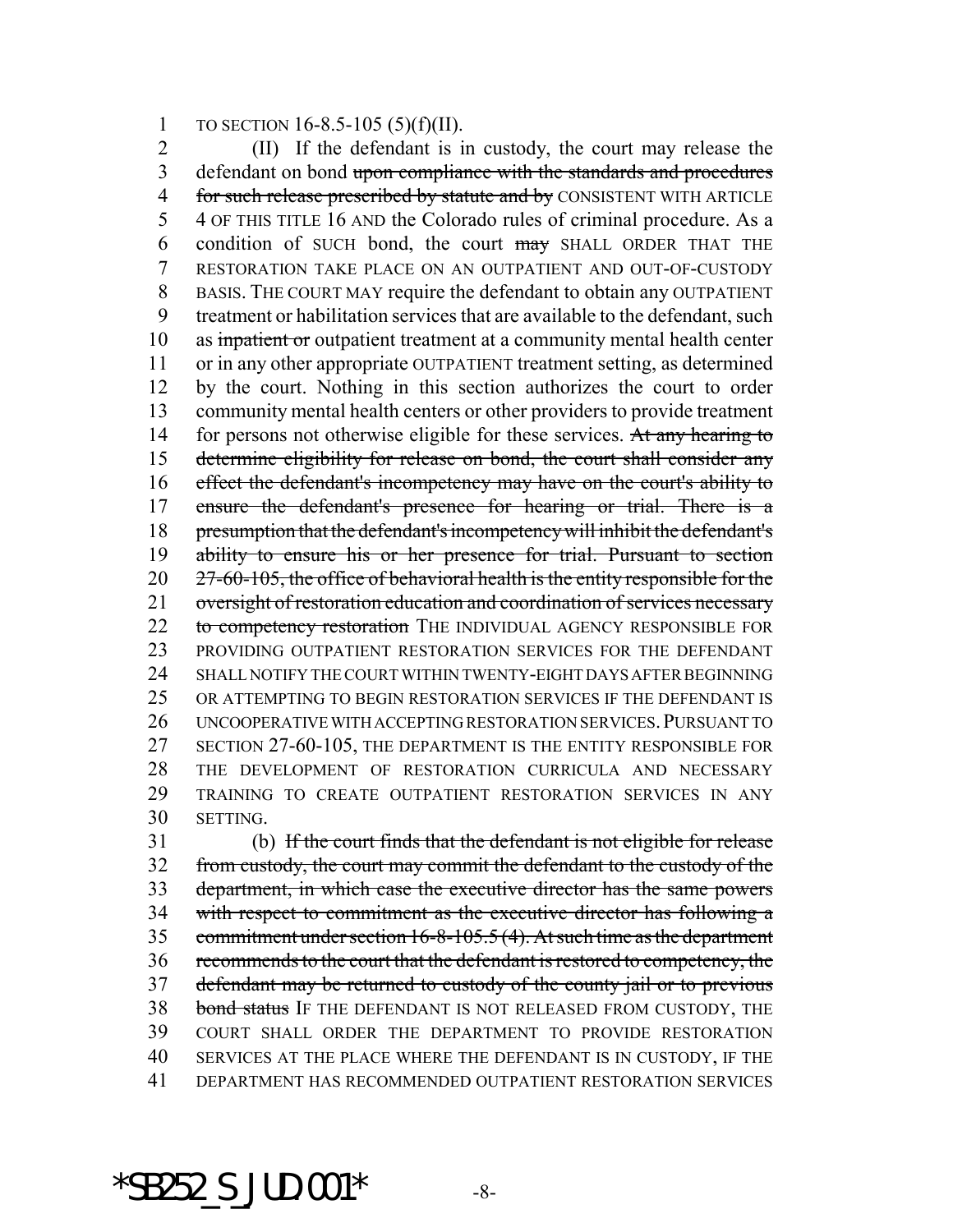AND IF THE DEPARTMENT HAS NO AVAILABLE BEDS FOR INPATIENT RESTORATION SERVICES. THE DEPARTMENT SHALL BEGIN OUTPATIENT RESTORATION SERVICES AS SOON AS PRACTICABLE AFTER THE COURT'S ORDER. A JAIL WHERE A DEFENDANT IS RECEIVING OUTPATIENT RESTORATION SERVICES SHALL PROVIDE THE RESTORATION AGENCY WITH FACE-TO-FACE ACCESS IN A PRIVATE SETTING TO FACILITATE RESTORATION SERVICES.

**(c)** THE COURT MAY ORDER INPATIENT RESTORATION SERVICES UNDER ONE OF THE FOLLOWING EXCEPTIONS:

 (I) THE COURT MAY COMMIT THE DEFENDANT TO THE CUSTODY OF THE DEPARTMENT IF THE DEPARTMENT HAS RECOMMENDED THAT RESTORATION SERVICES BE PROVIDED ON AN INPATIENT BASIS PURSUANT TO SECTION 16-8.5-105 (5)(f)(II); OR

14 (II) IF THE COURT HAS ORDERED OUTPATIENT RESTORATION SERVICES AND THE DEPARTMENT REPORTS THAT IT IS UNABLE TO PROVIDE RESTORATION SERVICES ON AN OUTPATIENT BASIS, THE COURT MAY COMMIT THE DEFENDANT TO THE CUSTODY OF THE DEPARTMENT FOR INPATIENT RESTORATION SERVICES UNTIL SUCH TIME AS THE DEPARTMENT IS ABLE TO PROVIDE OUTPATIENT RESTORATION SERVICES, AT WHICH POINT THE DEPARTMENT MAY DISCHARGE THE DEFENDANT AND BEGIN OR RESUME PROVIDING SERVICES ON AN OUTPATIENT BASIS, SUBJECT TO THE 22 PROVISIONS OF SECTION 16-8.5-116.

23 (III) THE COURT SHALL COMMIT THE DEFENDANT TO THE CUSTODY OF THE DEPARTMENT FOR INPATIENT RESTORATION SERVICES IF THE DEFENDANT HAS BEEN RECEIVING OUTPATIENT AND IN-CUSTODY RESTORATION SERVICES AND HAS NOT BEEN RESTORED TO COMPETENCY 27 IN ONE HUNDRED AND FIFTY DAYS, UNLESS THE COURT EXTENDS THE TIMELINE FOR GOOD CAUSE SHOWN. THE TIMELINE MUST EXCLUDE TIME DURING WHICH THE DEFENDANT REFUSES TO ACCEPT SERVICES OR TREATMENT, PROVIDED THAT SUCH REFUSAL IS NOT THE RESULT OF A DEVELOPMENTAL DISABILITY OR MENTAL DISABILITY.

32 (d) IF THE COURT COMMITS THE DEFENDANT TO THE CUSTODY OF THE DEPARTMENT, THE EXECUTIVE DIRECTOR HAS THE SAME POWERS WITH RESPECT TO A COMMITMENT PROVIDED FOR IN SECTION 16-8-105.5 (4).

 (e) IF A COURT HAS ORDERED INPATIENT RESTORATION SERVICES AND THE DEPARTMENT DOES NOT HAVE AN AVAILABLE BED FOR THE DEFENDANT, AND THE DEPARTMENT SO ADVISES THE COURT, THE DEPARTMENT SHALL PROVIDE RESTORATION SERVICES ON AN OUTPATIENT BASIS AS SOON AS PRACTICABLE UNTIL THE DEPARTMENT CAN OFFER ADMISSION TO THE DEFENDANT.

(f) IF A DEFENDANT IS RECEIVING INPATIENT RESTORATION

 $*$ SB252 S JUD.001 $*$  -9-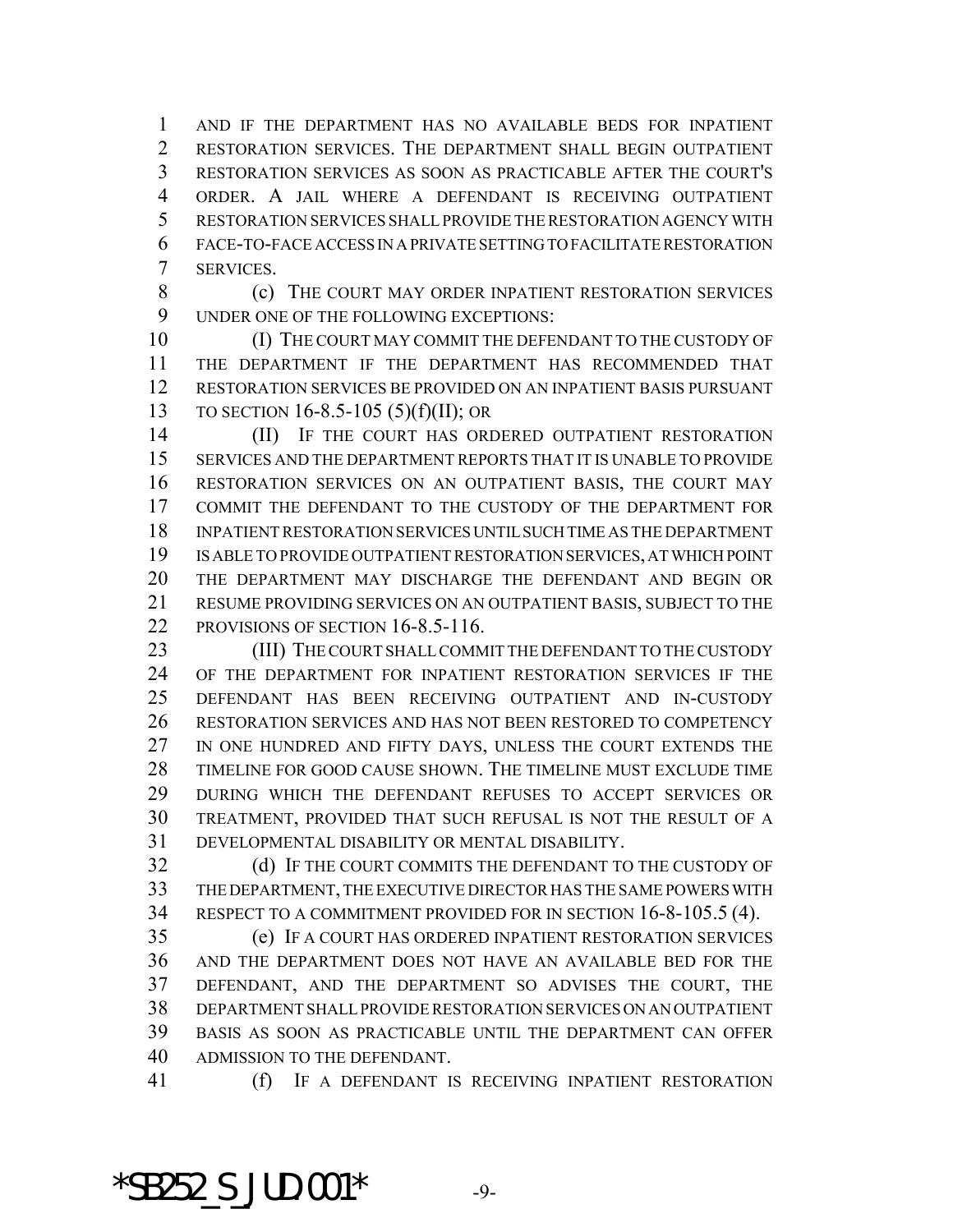SERVICES AND THE EXECUTIVE DIRECTOR CONCLUDES THAT A LESS RESTRICTIVE FACILITY WOULD BE MORE CLINICALLY APPROPRIATE, THE EXECUTIVE DIRECTOR, WITH PROPER NOTICE TO THE COURT, AND 4 CONSISTENT WITH THE PROVISIONS OF PART 3 OF ARTICLE 4.1 OF TITLE 24, HAS THE AUTHORITY TO MOVE THE DEFENDANT TO A LESS RESTRICTIVE FACILITY IF, IN THE EXECUTIVE DIRECTOR'S OPINION, THE DEFENDANT IS NOT YET RESTORED TO COMPETENCY BUT HE OR SHE COULD BE PROPERLY RESTORED TO COMPETENCY IN A LESS RESTRICTIVE FACILITY.

 (g) AT SUCH TIME AS THE DEPARTMENT RECOMMENDS TO THE COURT THAT THE DEFENDANT IS RESTORED TO COMPETENCY, THE DEFENDANT MAY BE RETURNED TO THE CUSTODY OF THE COUNTY JAIL, IF THE DEFENDANT IS NOT ON BOND OR SUMMONS, OR TO PREVIOUS BOND STATUS.IF THE RECOMMENDATION IS TO RETURN THE DEFENDANT TO THE CUSTODY OF THE COUNTY JAIL, THE DEPARTMENT SHALL NOTIFY THE 15 SHERIFF IN THE JURISDICTION WHERE THE DEFENDANT IS TO BE RETURNED, AND THE SHERIFF SHALL TAKE CUSTODY OF THE DEFENDANT WITHIN SEVENTY-TWO HOURS AFTER RECEIVING SUCH NOTIFICATION.AT THE TIME THE DEPARTMENT NOTIFIES THE SHERIFF, THE DEPARTMENT SHALL ALSO NOTIFY THE COURT THAT THE DEPARTMENT IS RETURNING THE DEFENDANT 20 TO THE CUSTODY OF THE JAIL.

21 (3) FOR A DEFENDANT WHO IS RECEIVING OUTPATIENT AND IN-CUSTODY RESTORATION SERVICES, THE COURT SHALL REVIEW THE CASE EVERY THIRTY DAYS TO ASSESS THE CLINICAL STATUS OF THE DEFENDANT AND HIS OR HER PROGRESS TOWARD RESTORATION. AT THAT TIME, THE COURT SHALL ALSO REVIEW THE INDIVIDUAL CIRCUMSTANCES OF THE DEFENDANT TO DETERMINE IF HE OR SHE SHOULD BE RELEASED ON BOND WITH APPROPRIATE CONDITIONS PURSUANT TO THE PROVISIONS OF THIS 28 SECTION AND SECTION 4 OF THIS ARTICLE 16.

 **SECTION 5.** In Colorado Revised Statutes, 16-8.5-113, **amend** (2) and (3) as follows:

 **16-8.5-113. Restoration to competency.** (2) Within fourteen SEVEN days after receipt of a report from the department or other court-approved provider of restoration services certifying that the defendant is competent to proceed, either party may request a hearing or a second evaluation. The court shall determine whether to allow the second evaluation or proceed to a hearing on competency. If the second 37 evaluation is requested by the court or by an indigent defendant, it shall MUST be paid for by the court.

 (3) If a second evaluation is allowed, any pending requests for a 40 hearing shall MUST be continued until receipt of the second evaluation report. The report of the expert conducting the second evaluation report

\*SB252 S JUD.001\*  $-10-$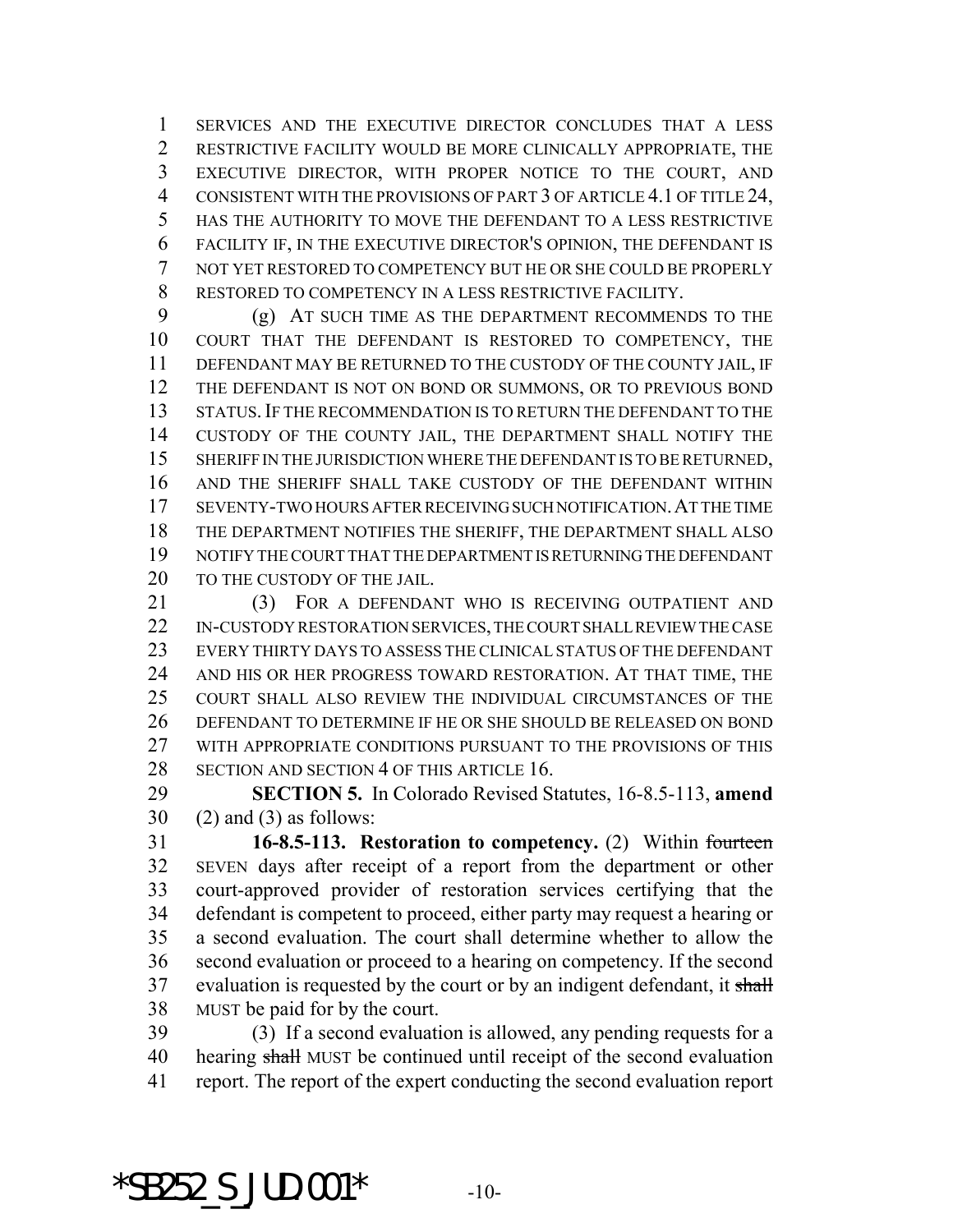1 shall MUST be completed and filed with the court within sixty-three FORTY-TWO days after the court order allowing the second evaluation, unless the time period is extended by the court after a finding of good cause.

 **SECTION 6.** In Colorado Revised Statutes, 16-8.5-114, **amend** (2) as follows:

 **16-8.5-114. Procedure after hearing concerning restoration to competency.** (2) If, after the hearing held pursuant to section 16-8.5-113, the court determines that the defendant remains incompetent to proceed, the court may continue or modify any orders entered at the time of the original determination of incompetency and may commit or recommit the defendant or enter any new order necessary to facilitate the defendant's restoration to mental competency, CONSISTENT WITH THE REQUIREMENTS OF SECTION 16-8.5-111.

 **SECTION 7.** In Colorado Revised Statutes, **repeal and reenact, with amendments,** 16-8.5-116 as follows:

 **16-8.5-116. Certification - reviews - termination of proceedings - rules.** (1) SUBJECT TO THE TIME PERIODS SET FORTH IN SUBSECTIONS (3),(4), AND (5) OF THIS SECTION, WHICHEVER IS SHORTEST, A DEFENDANT COMMITTED TO THE CUSTODY OF THE DEPARTMENT OR OTHERWISE CONFINED AS A RESULT OF A DETERMINATION OF INCOMPETENCY TO PROCEED MUST NOT REMAIN CONFINED FOR A PERIOD 23 IN EXCESS OF THE MAXIMUM TERM OF CONFINEMENT THAT COULD BE IMPOSED FOR THE MOST SERIOUS OFFENSE WITH WHICH THE DEFENDANT IS CHARGED, LESS ANY TIME CREDITS THE DEFENDANT WOULD BE ENTITLED TO PURSUANT TO ARTICLE 22.5 OF TITLE 17 AND SECTION 17-26-109. AT THE END OF SUCH TIME PERIOD, THE COURT SHALL DISMISS THE CHARGES, AND CERTIFICATION PROCEEDINGS OR PROVISION OF SERVICES, IF ANY, MUST BE GOVERNED BY ARTICLE 65 OR 10.5 OF TITLE 27. (2) AT LEAST EVERY THREE MONTHS, THE COURT SHALL REVIEW THE CASE OF A DEFENDANT WHO HAS BEEN DETERMINED TO BE INCOMPETENT TO PROCEED WITH REGARD TO THE PROBABILITY THAT THE

 DEFENDANT WILL EVENTUALLY BE RESTORED TO COMPETENCY AND WITH REGARD TO THE JUSTIFICATION FOR CERTIFICATION OR CONFINEMENT.THE REVIEW MAY BE HELD IN CONJUNCTION WITH A RESTORATION HEARING HELD PURSUANT TO SECTION 16-8.5-113. PRIOR TO EACH REVIEW, THE INDIVIDUAL OR ENTITY EVALUATING THE DEFENDANT SHALL PROVIDE THE COURT WITH A CURRENT REPORT REGARDING:

(a) THE DEFENDANT'S COMPETENCY;

 (b) WHETHER THERE IS A SUBSTANTIAL PROBABILITY THAT THE DEFENDANT WILL BE RESTORED TO COMPETENCY WITHIN THE TIME

\*SB252 S JUD.001\*  $-11$ -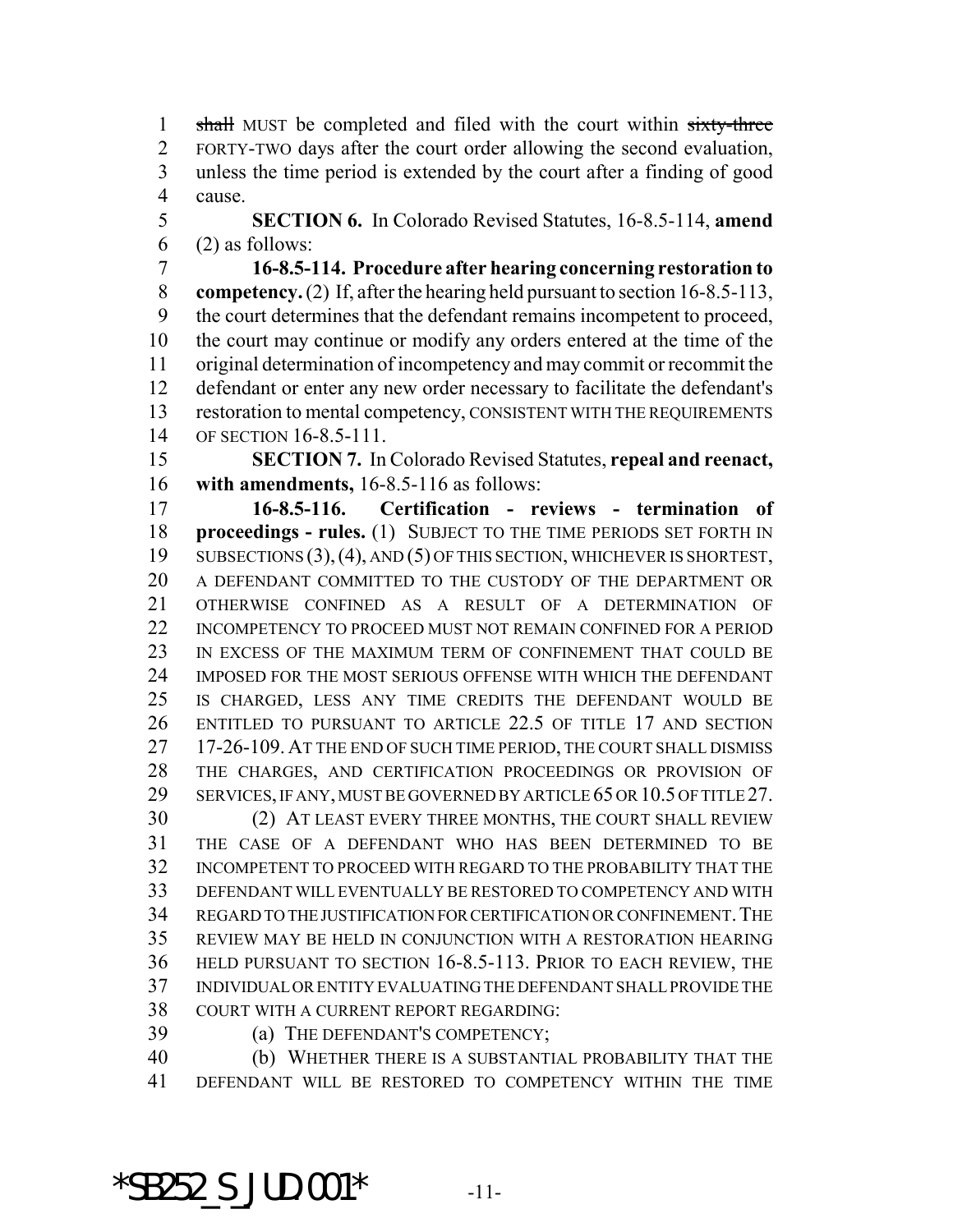PERIODS SET FORTH IN THIS SECTION; AND

 (c) WHETHER THE DEFENDANT MEETS THE REQUIREMENTS FOR CERTIFICATION SET FORTH IN ARTICLE 65 OF TITLE 27 OR IS ELIGIBLE FOR 4 SERVICES PURSUANT TO ARTICLE 10.5 OF TITLE 27.

 (3) IF THE DEFENDANT IS CHARGED WITH A MISDEMEANOR, A MISDEMEANOR DRUG OFFENSE, OR A PETTY OFFENSE, EXCEPT FOR THOSE OFFENSES ENUMERATED IN SECTION 24-4.1-302 (1), AND HAS BEEN COMMITTED TO THE CUSTODY OF THE DEPARTMENT OR OTHERWISE CONFINED AS A RESULT OF A DETERMINATION OF INCOMPETENCY TO PROCEED, THE FOLLOWING PROVISIONS APPLY:

 (a) (I) IF THE DEFENDANT HAS RECEIVED COMPETENCY RESTORATION SERVICES WHILE COMMITTED OR OTHERWISE CONFINED FOR AN AGGREGATE TIME OF THREE MONTHS, EXCLUDING TIME RESULTING FROM A REFUSAL BY THE DEFENDANT TO ACCEPT SERVICES OR TREATMENT, THE COURT SHALL HOLD A REVIEW HEARING. IF THE COURT DETERMINES, BASED ON AVAILABLE EVIDENCE, THAT THE DEFENDANT REMAINS INCOMPETENT TO PROCEED AND THERE IS NOT A SUBSTANTIAL PROBABILITY THE DEFENDANT WILL BE RESTORED TO COMPETENCY WITHIN THE NEXT THREE MONTHS, THE COURT SHALL DISMISS THE CHARGES 20 AGAINST THE DEFENDANT, SUBJECT TO THE PROVISIONS OF SUBSECTION (6) OF THIS SECTION.

**(II) IF, HOWEVER, THE COURT FINDS THAT THERE IS A SUBSTANTIAL**  PROBABILITY THAT THE DEFENDANT WILL BE RESTORED TO COMPETENCY WITHIN THE NEXT THREE MONTHS, RESTORATION SERVICES MAY CONTINUE, AND THE COURT SHALL CONTINUE TO REVIEW THE CASE AS PROVIDED FOR IN SUBSECTION (2) OF THIS SECTION.

 (b) IF THE DEFENDANT HAS RECEIVED COMPETENCY RESTORATION SERVICES WHILE COMMITTED OR OTHERWISE CONFINED FOR AN AGGREGATE TIME OF SIX MONTHS, EXCLUDING TIME RESULTING FROM A REFUSAL BY THE DEFENDANT TO ACCEPT SERVICES OR TREATMENT, AND THE COURT DETERMINES, BASED ON AVAILABLE EVIDENCE, THAT THE DEFENDANT IS NOT RESTORED TO COMPETENCY, THE COURT SHALL DISMISS THE CHARGES AGAINST THE DEFENDANT, SUBJECT TO THE PROVISIONS OF SUBSECTION (6) OF THIS SECTION.

 (4) IF THE DEFENDANT IS CHARGED WITH A CLASS 5 OR CLASS 6 FELONY, EXCEPT FOR THOSE OFFENSES ENUMERATED IN SECTION 24-4.1-302 (1); WITH A CLASS 3 OR CLASS 4 DRUG FELONY; OR WITH ANY MISDEMEANOR OFFENSE THAT IS NOT INCLUDED IN SUBSECTION (3)(a) OF THIS SECTION, AND HAS BEEN COMMITTED TO THE CUSTODY OF THE DEPARTMENT OR OTHERWISE CONFINED AS A RESULT OF A DETERMINATION OF INCOMPETENCY TO PROCEED, THE FOLLOWING PROVISIONS APPLY:

\*SB252 S JUD.001\*  $-12$ -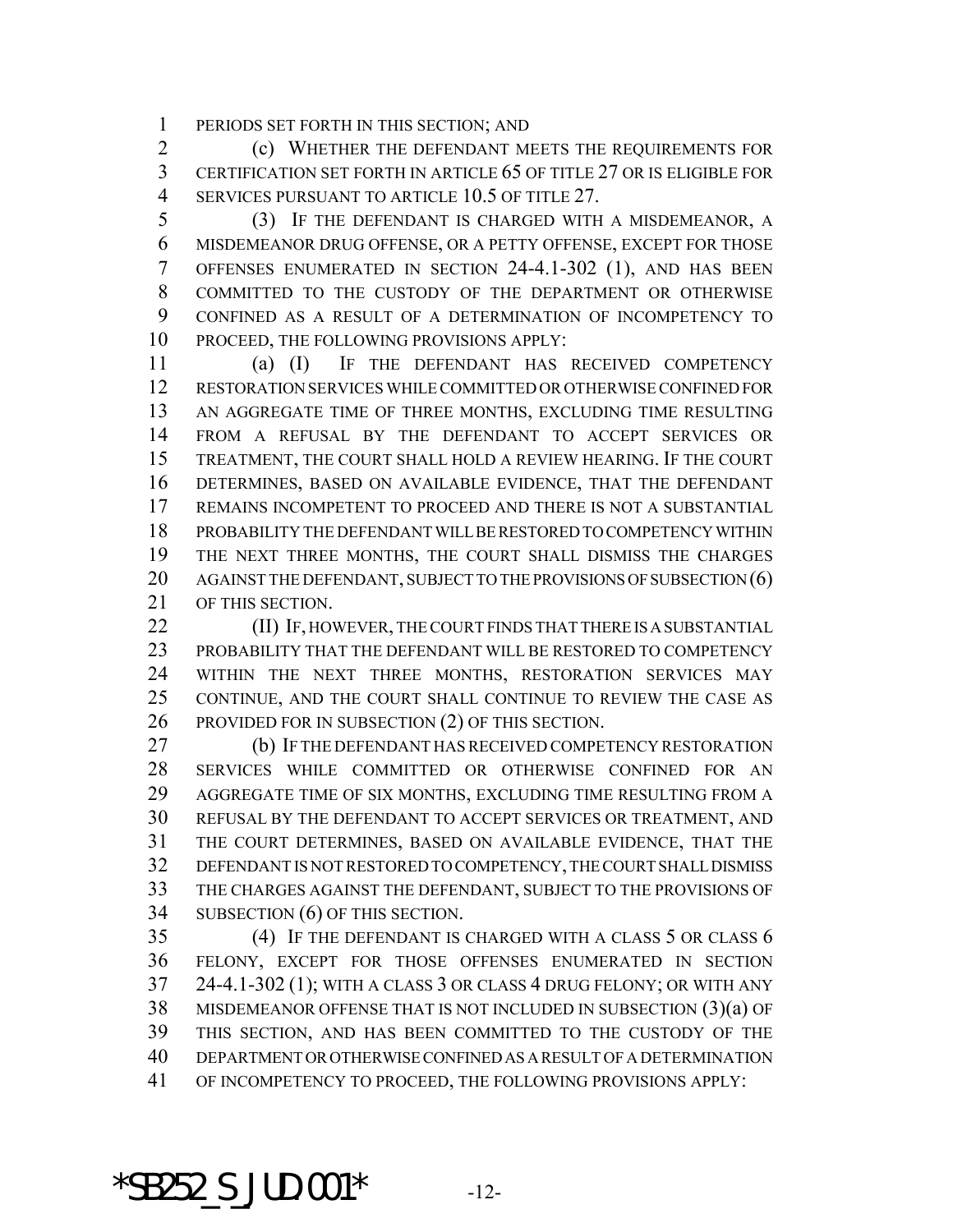(a) (I) IF THE DEFENDANT HAS RECEIVED COMPETENCY RESTORATION SERVICES WHILE COMMITTED OR OTHERWISE CONFINED FOR AN AGGREGATE TIME OF ONE YEAR, EXCLUDING TIME RESULTING FROM A REFUSAL BY THE DEFENDANT TO ACCEPT SERVICES OR TREATMENT, THE COURT SHALL HOLD A REVIEW HEARING. IF THE COURT DETERMINES, BASED ON AVAILABLE EVIDENCE, THAT THE DEFENDANT REMAINS INCOMPETENT TO PROCEED AND THERE IS NOT A SUBSTANTIAL PROBABILITY THAT THE DEFENDANT WILL BE RESTORED TO COMPETENCY WITHIN THE NEXT SIX MONTHS, THEN THE COURT SHALL DISMISS THE CHARGES AGAINST THE DEFENDANT, SUBJECT TO THE PROVISIONS OF 11 SUBSECTION (6) OF THIS SECTION.

 (II) IF, HOWEVER, THE COURT FINDS THAT THERE IS A SUBSTANTIAL PROBABILITY THAT THE DEFENDANT WILL BE RESTORED TO COMPETENCY WITHIN THE NEXT SIX MONTHS, RESTORATION SERVICES MAY CONTINUE AND THE COURT SHALL CONTINUE TO REVIEW THE CASE AS PROVIDED FOR 16 IN SUBSECTION (2) OF THIS SECTION.

 (b) IF THE DEFENDANT HAS RECEIVED COMPETENCY RESTORATION SERVICES WHILE COMMITTED OR OTHERWISE CONFINED FOR AN AGGREGATE TIME OF EIGHTEEN MONTHS, EXCLUDING TIME RESULTING FROM A REFUSAL BY THE DEFENDANT TO ACCEPT SERVICES OR TREATMENT, AND THE COURT DETERMINES, BASED ON AVAILABLE 22 EVIDENCE, THAT THE DEFENDANT IS NOT RESTORED TO COMPETENCY, 23 THEN THE COURT SHALL DISMISS THE CHARGES AGAINST THE DEFENDANT, 24 SUBJECT TO THE PROVISIONS OF SUBSECTION (6) OF THIS SECTION.

 (5) IF THE DEFENDANT IS CHARGED WITH ANY OTHER FELONY OFFENSE, EXCEPT A CLASS 1, CLASS 2, OR CLASS 3 FELONY; A SEX OFFENSE AS DEFINED IN SECTION 18-1.3-1003(5); A CRIME OF VIOLENCE AS DEFINED 28 IN SECTION 18-1.3-406 (2); OR A CLASS 1 OR CLASS 2 DRUG FELONY, AND HAS BEEN COMMITTED TO THE CUSTODY OF THE DEPARTMENT OR OTHERWISE CONFINED AS A RESULT OF A DETERMINATION OF INCOMPETENCY TO PROCEED, THE FOLLOWING PROVISIONS APPLY:

 (a) (I) IF THE DEFENDANT HAS RECEIVED COMPETENCY RESTORATION SERVICES WHILE COMMITTED OR OTHERWISE CONFINED FOR AN AGGREGATE TIME OF THREE YEARS, EXCLUDING TIME RESULTING FROM A REFUSAL BY THE DEFENDANT TO ACCEPT SERVICES OR TREATMENT, THE COURT SHALL HOLD A REVIEW HEARING. IF THE COURT DETERMINES, BASED ON AVAILABLE EVIDENCE, THAT THE DEFENDANT REMAINS INCOMPETENT TO PROCEED AND THERE IS NOT A SUBSTANTIAL PROBABILITY THAT THE DEFENDANT WILL BE RESTORED TO COMPETENCY WITHIN THE NEXT YEAR, THEN THE COURT SHALL DISMISS THE CHARGES 41 AGAINST THE DEFENDANT, SUBJECT TO THE PROVISIONS OF SUBSECTION (6)

\*SB252 S JUD.001\*  $-13-$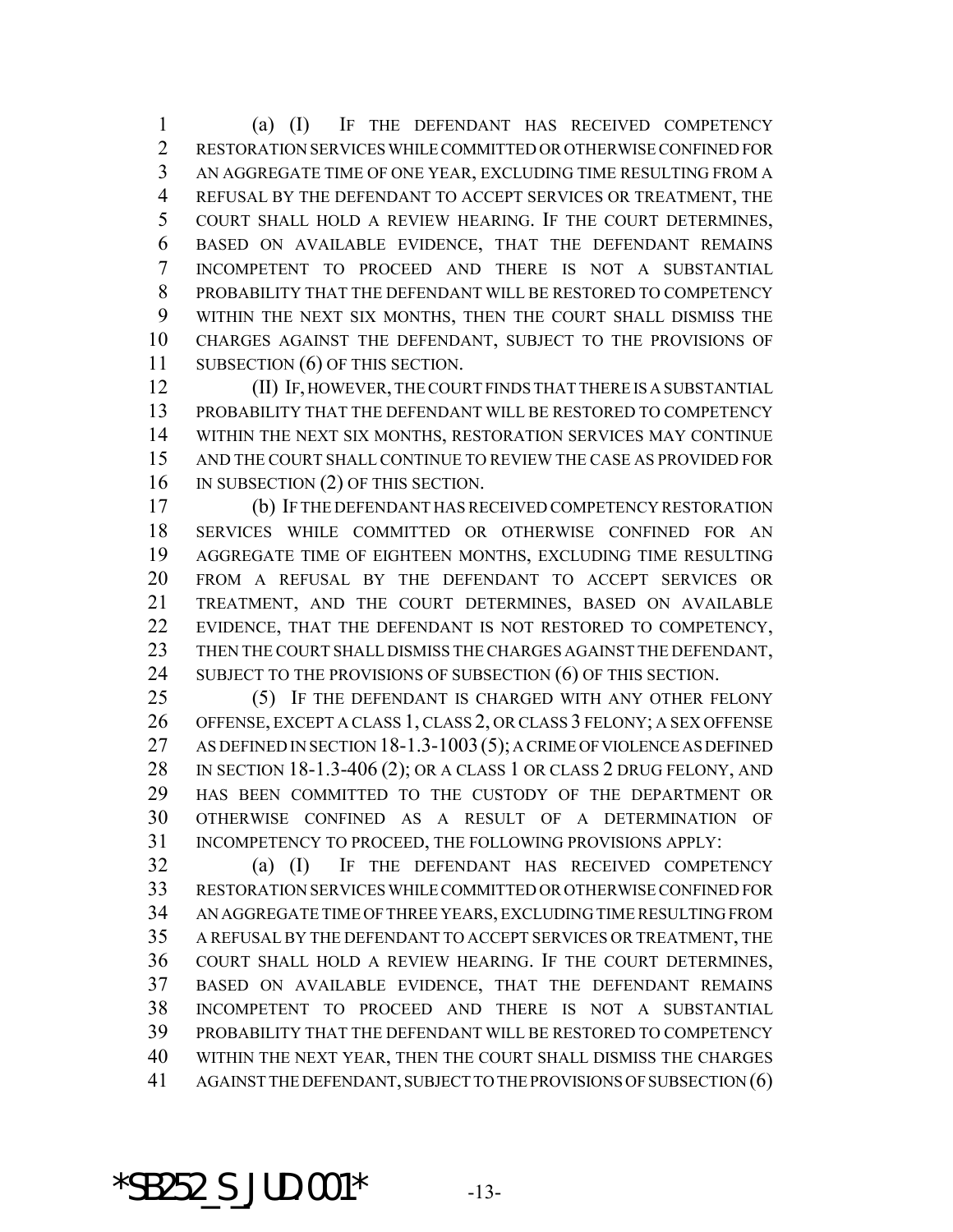OF THIS SECTION.

 (II) IF, HOWEVER, THE COURT FINDS THAT THERE IS A SUBSTANTIAL PROBABILITY THAT THE DEFENDANT WILL BE RESTORED TO COMPETENCY WITHIN THE NEXT YEAR, RESTORATION SERVICES MAY CONTINUE AND THE COURT SHALL CONTINUE TO REVIEW THE CASE AS PROVIDED FOR IN SUBSECTION (2) OF THIS SECTION.

 (b) IF THE DEFENDANT HAS RECEIVED COMPETENCY RESTORATION SERVICES WHILE COMMITTED OR OTHERWISE CONFINED FOR AN AGGREGATE TIME OF FOUR YEARS, EXCLUDING TIME RESULTING FROM A REFUSAL BY THE DEFENDANT TO ACCEPT SERVICES OR TREATMENT, AND THE COURT DETERMINES, BASED ON AVAILABLE EVIDENCE, THAT THE DEFENDANT IS NOT RESTORED TO COMPETENCY, THEN THE COURT SHALL DISMISS THE CHARGES AGAINST THE DEFENDANT, SUBJECT TO THE PROVISIONS OF SUBSECTION (6) OF THIS SECTION, UNLESS ANY PARTY OBJECTS TO DISMISSAL.

 (c) IF A PARTY OBJECTS TO DISMISSAL OF CHARGES PURSUANT TO 17 SUBSECTION (5)(b) OF THIS SECTION, THE COURT SHALL SET THE MATTER FOR A HEARING. UPON COMPLETION OF THE HEARING, THE COURT SHALL DISMISS THE CHARGES UNLESS THE COURT DETERMINES THAT THERE IS A COMPELLING PUBLIC INTEREST IN CONTINUING THE PROSECUTION AND THERE IS A SUBSTANTIAL PROBABILITY THAT THE DEFENDANT WILL ATTAIN 22 COMPETENCY IN THE FORESEEABLE FUTURE. IF THE COURT DECLINES TO DISMISS THE CHARGES, THE COURT SHALL ADDRESS THE APPROPRIATENESS OF CONTINUED CONFINEMENT AND MAY ALTER OR REDUCE BOND IF APPROPRIATE PURSUANT TO ARTICLE 4 OF TITLE 16 OR THE DECISION TO COMMIT THE DEFENDANT TO THE DEPARTMENT PURSUANT TO SECTION 16-8.5-111.

 (6) PRIOR TO THE DISMISSAL OF CHARGES PURSUANT TO 29 SUBSECTION (3), (4), OR (5) OF THIS SECTION, THE COURT SHALL IDENTIFY WHETHER THE DEFENDANT MEETS THE REQUIREMENTS FOR CERTIFICATION PURSUANT TO ARTICLE 65 OF TITLE 27 OR FOR THE PROVISION OF SERVICES PURSUANT TO ARTICLE 10.5 OF TITLE 27. IF THE COURT FINDS THE REQUIREMENTS FOR EITHER ARE MET, THE COURT MAY STAY THE DISMISSAL FOR TWENTY-ONE DAYS AND NOTIFY THE DEPARTMENT AND COUNTY ATTORNEY IN THE RELEVANT JURISDICTION OF THE PENDING DISMISSAL SO AS TO PROVIDE THE DEPARTMENT AND THE COUNTY ATTORNEY WITH THE OPPORTUNITY TO PURSUE CERTIFICATION PROCEEDINGS OR THE PROVISION OF SERVICES.

 (7) NOTWITHSTANDING THE TIME PERIODS PROVIDED IN SUBSECTIONS (3), (4), AND (5) OF THIS SECTION, FOR ANY OFFENSE FOR WHICH THE DEFENDANT REMAINS CONFINED AS A RESULT OF A

\*SB252 S JUD.001\*  $-14$ -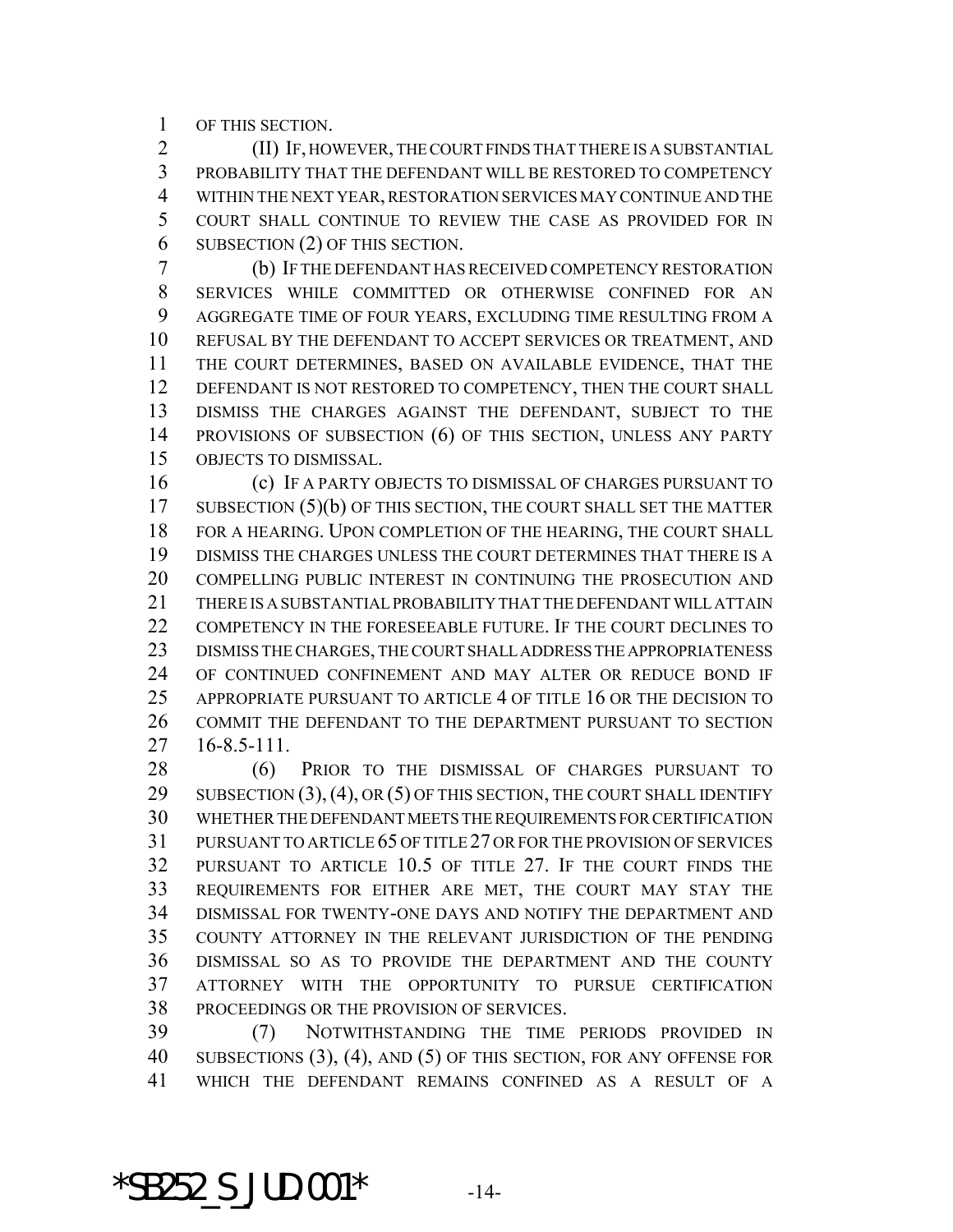DETERMINATION OF INCOMPETENCY TO PROCEED FOR A PERIOD OF TIME IN EXCESS OF ONE YEAR, IF THE COURT DETERMINES, BASED ON AVAILABLE EVIDENCE, THAT THERE IS NOT A SUBSTANTIAL PROBABILITY THAT THE DEFENDANT WILL BE RESTORED TO COMPETENCY WITHIN THE FORESEEABLE FUTURE, THE COURT MAY ORDER THE DEFENDANT'S RELEASE FROM COMMITMENT PURSUANT TO THIS ARTICLE 8.5 THROUGH ONE OR MORE OF THE FOLLOWING MEANS:

8 (a) UPON MOTION OF THE DISTRICT ATTORNEY, THE DEFENDANT, OR, ON ITS OWN MOTION, THE COURT MAY TERMINATE THE CRIMINAL PROCEEDING, THE COMMITMENT, OR THE RESTORATION SERVICES ORDER;

 (b) THE COURT MAY COMMENCE CERTIFICATION PROCEEDINGS 12 PURSUANT TO THE PROVISIONS OF ARTICLE 65 OF TITLE 27 IF THE DEFENDANT MEETS THE REQUIREMENTS FOR CERTIFICATION PURSUANT TO SAID ARTICLE 65; OR

 (c) IN THE CASE OF A DEFENDANT WHO HAS BEEN FOUND ELIGIBLE FOR SERVICES PURSUANT TO ARTICLE 10.5 OF TITLE 27 DUE TO AN INTELLECTUAL AND DEVELOPMENTAL DISABILITY, THE COURT OR A PARTY MAY INITIATE AN ACTION TO RESTRICT THE RIGHTS OF THE DEFENDANT PURSUANT TO ARTICLE 10.5 OF TITLE 27.

20 (8) IN EACH CASE, THE COURT SHALL ENTER A WRITTEN DECISION 21 OUTLINING WHY THE COURT DID OR DID NOT TERMINATE THE CRIMINAL PROCEEDING.

 (9) IF CHARGES AGAINST A DEFENDANT ARE DISMISSED PURSUANT TO THIS SECTION, SUCH CHARGES ARE NOT ELIGIBLE FOR SEALING PURSUANT TO SECTION 24-73-702.5.

26 (10) THE DEPARTMENT SHALL PROMULGATE SUCH RULES AS NECESSARY TO CONSISTENTLY ENFORCE THE PROVISIONS OF THIS ARTICLE 8.5.

 **SECTION 8.** In Colorado Revised Statutes, 13-1-137, **amend** (1)(d) and (1)(e); and **add** (1)(f) as follows:

 **13-1-137. Reporting of data concerning juvenile proceedings and determinations of competency to proceed.** (1) Notwithstanding section 24-1-136 (11)(a)(I), the judicial branch shall report annually to the judiciary committees of the house of representatives and senate, or to any successor committees, information concerning:

 (d) The status of recommended reviews to juvenile court rules, forms, and chief justice directives regarding the representation of children 38 in juvenile delinquency courts; and

 (e) The number of juvenile delinquency cases that involved a detention hearing, the number of juveniles who were released after the detention hearing, and the number of juveniles who remained in detention

\*SB252 S JUD.001\*  $-15$ -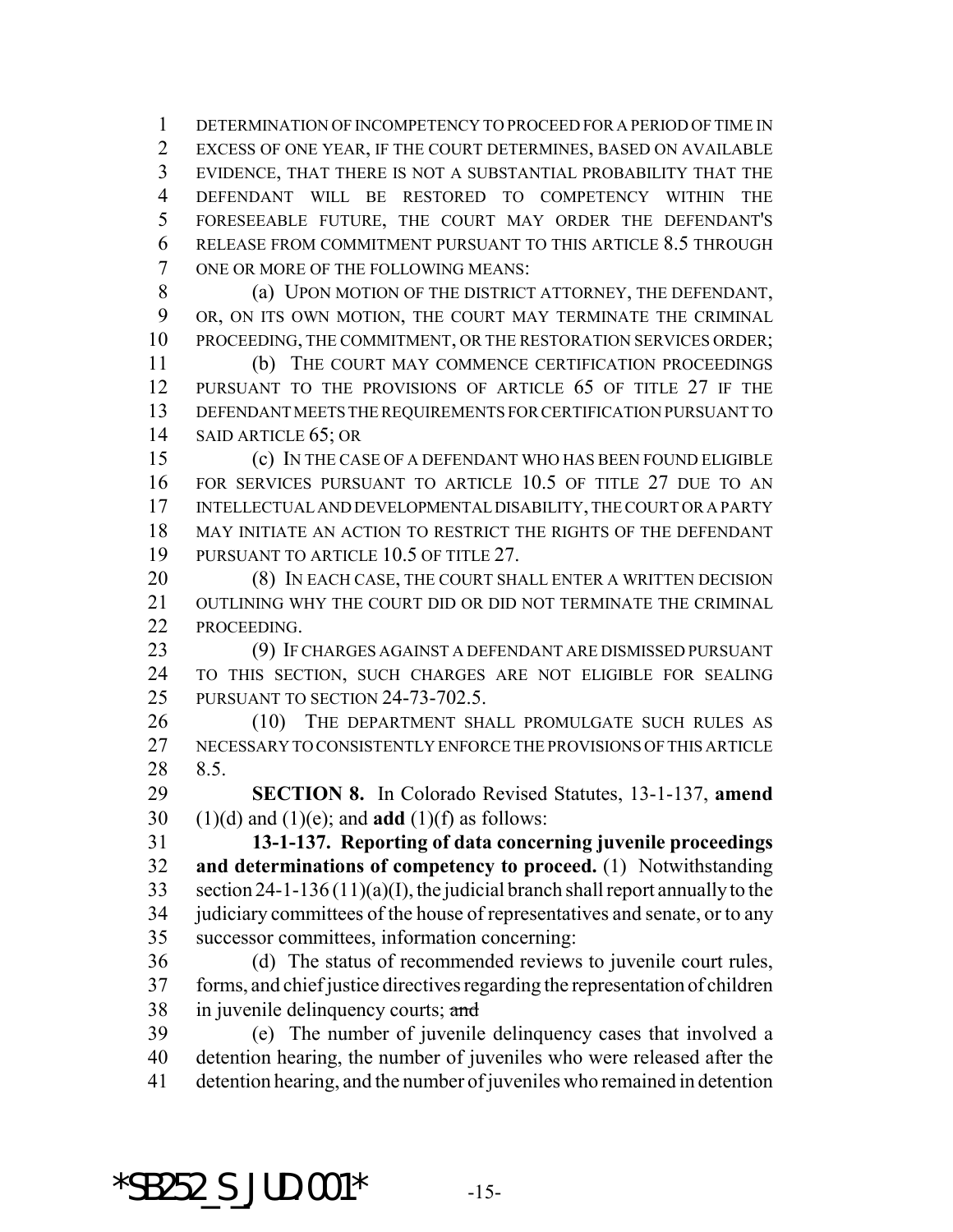after the detention hearing; AND

 (f) THE PROCESS OF TRAINING JUDICIAL OFFICERS CONCERNING DETERMINATIONS OF COMPETENCY TO PROCEED FOR JUVENILES AND ADULTS, COMPETENCY EVALUATION REPORTS, SERVICES TO RESTORE COMPETENCY, AND CERTIFICATION PROCEEDINGS GOVERNED BY ARTICLE 65 OF TITLE 27.

 **SECTION 9.** In Colorado Revised Statutes, 20-1-111, **add** (4)(c) as follows:

 **20-1-111. District attorneys may cooperate or contract - contents.** (4) (c) THE GENERAL ASSEMBLY SHALL MAKE AN APPROPRIATION TO THE DEPARTMENT OF LAW FOR STATE FISCAL YEAR 2018-19 FOR ALLOCATION TO THE STATEWIDE ORGANIZATION REPRESENTING DISTRICT ATTORNEYS, FOR THE PUBLIC PURPOSE OF PROVIDING PROSECUTION TRAINING CONCERNING DETERMINATIONS OF COMPETENCY TO PROCEED FOR JUVENILES AND ADULTS, COMPETENCY EVALUATION REPORTS, SERVICES TO RESTORE COMPETENCY, AND CERTIFICATION PROCEEDINGS GOVERNED BY ARTICLE 65 OF TITLE 27.

 **SECTION 10.** In Colorado Revised Statutes, 21-1-104, **amend** (4)(d) and (4)(e); and **add** (4)(f) as follows:

 **21-1-104. Duties of public defender.** (4) Notwithstanding 21 section 24-1-136 (11)(a)(I), pursuant to section 2-7-203, the state public defender shall report annually to the judiciary committees of the house of representatives and senate, or to any successor committees, information concerning:

 (d) The average length of time attorneys are assigned to juvenile 26 court;  $\text{and}$ 

 (e) The outcome of efforts to reduce juvenile court rotations and increase opportunities for promotional advancement in salaries for attorneys in juvenile court; AND

 (f) THE PROCESS OF TRAINING JUDICIAL OFFICERS CONCERNING DETERMINATIONS OF COMPETENCY TO PROCEED FOR JUVENILES AND ADULTS, COMPETENCY EVALUATION REPORTS, SERVICES TO RESTORE COMPETENCY, AND CERTIFICATION PROCEEDINGS GOVERNED BY ARTICLE 65 OF TITLE 27.

 **SECTION 11.** In Colorado Revised Statutes, 21-2-104, **amend** (3)(d) and (3)(e); and **add** (3)(f) as follows:

 **21-2-104. Duties of alternate defense counsel and contract attorneys.**

 (3) Pursuant to section 2-7-203, C.R.S., the office of alternate defense counsel shall report annually to the judiciary committees of the house of representatives and senate, or to any successor committees,

\*SB252 S JUD.001\*  $-16$ -